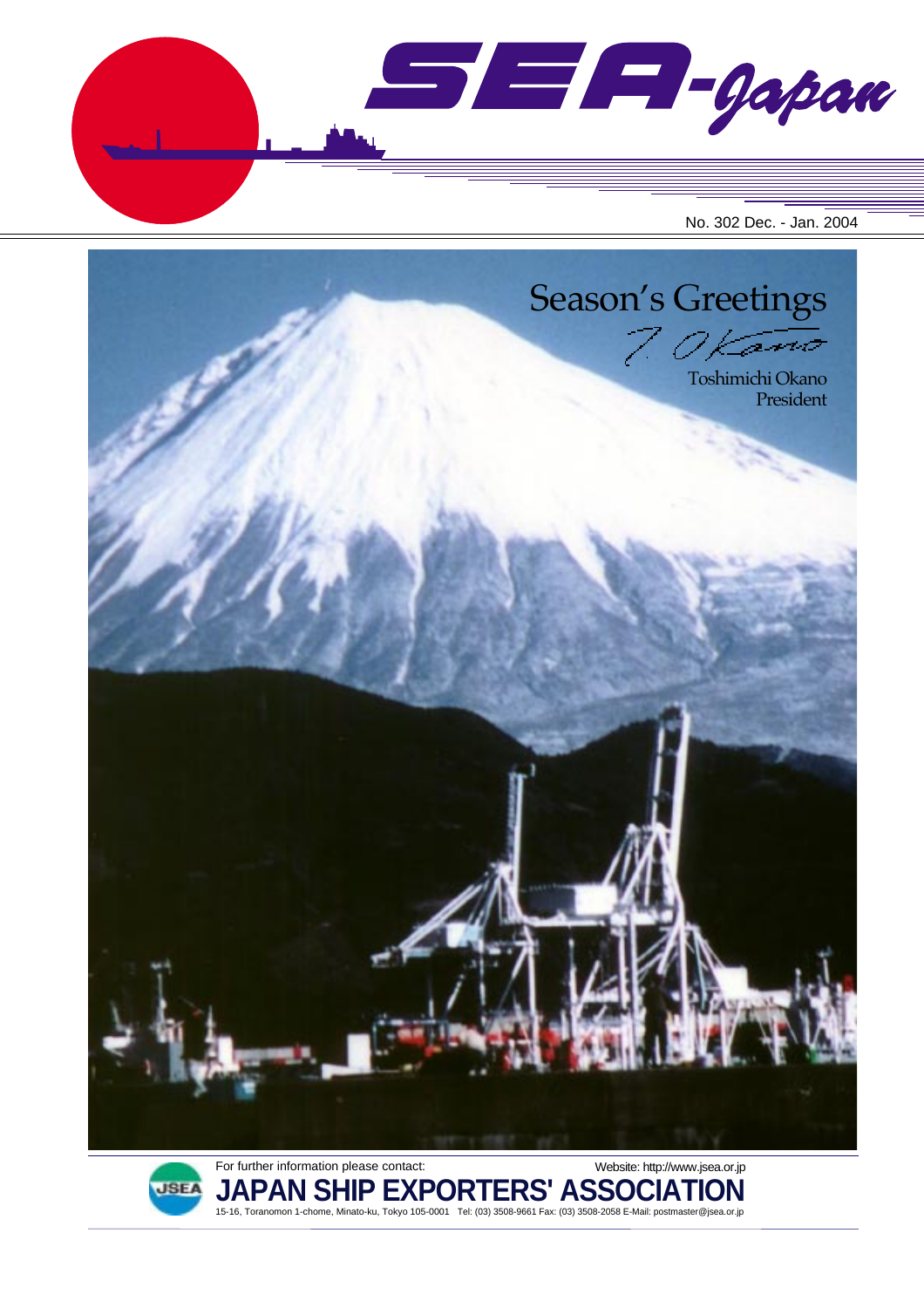## Hitachi Zosen completes most advanced marine diesel engine **—First MAN B&W ME-C engine in Japan—**

Hitachi Zosen Corporation completed on Dec. 18, 2003 the most advanced electronically controlled marine diesel engine, HITACHI MAN B&W 6S50ME-C type, 9,480kW, the first built in Japan, for delivery to Naikai Zosen Corporation. The engine was displayed at Hitachi Zosen Diesel and Engineering Corporation (HZ D&E), an affiliate company of Hitachi

Zosen located in Kumamoto Pref., on the same day.

The MAN B&W ME-C Type is a next generation marine engine: emission and consumption of fuel and lube oil have been improved further, upgrading the total performance of the engine. Both economical engine operation and environmental preservation can be achieved.



MAN B&W 6S50ME-C on the shop floor

Hitachi Zosen has manufactured MAN B&W diesel engines under license from MAN B&W Diesel A/S. HZ D&E manufactured the new engine with technical guidance from MAN B&W. MAN B&W started development on the electronic control diesel engine in 1987, followed by

the intelligent engine project of the company in 1991.

- Features of the new engine
- Fuel injection and exhaust timing are variable. NO<sub>x</sub> reduction and less emission of soot and dust are possible.
- Superior operability of engine is available in acceleration, astern and crash stop.
- High injection pressure is available at low load. Thus low load performance is improved.
- Exact timing control system levels thermal load, and permits extension of combustion components overhaul interval.
- Minimum rpm can be decreased to 11% of MCR for stable operation.
	- Maintenance is easy since mechanical parts for controlling fuel injection and exhaust valves have replaced the electronic control system.

The new engine will comply with IMO requirements for reduction of  $NO<sub>x</sub>$  emission to preserve the environment together with energy-saving requirements.

# MES marine diesel engine for next generation **Low fuel consumption, low exhaust gas emission**

Mitsui Engineering & Shipbuilding Co., Ltd. (MES) has received an order for the first electronically-controlled low speed diesel engine from Tsuneishi Corporation. The engine is the Mitsui-MAN B&W 7S50ME-C type to be mounted on a Panamax bulk carrier to be constructed at Tsuneishi.

The MES Tamano Works will build the engine and conduct shop tests in February 2004. Then the engine will be mounted on the bulk carrier in March 2004. The carrier will enter services in June of the same year.

The advantages of ME engine come from the fact that the operational control of fuel injection and exhaust valve activation is optimal at all steady and transient loads, thus giving lower part load fuel oil consumption, lower emissions and particularly smoother and better low load operation.

The conventional low-speed diesel engines have very limited flexibility in this fuel injection and exhaust valve activation.

The new electronic control diesel engine can reduce NOx emission by 20% or more of the emission control value provided by the Annex VI of the IMO MAROPOL 73/78. The engine will also comply with strict requirements for the environment protection in the future.

### **Mitsui-MAN B&W 7S50ME-C**:

Output: 11,060kW (15,050ps) Engine speed: 127rpm No. of Cylinders: 7 Piston diameter: 500mm

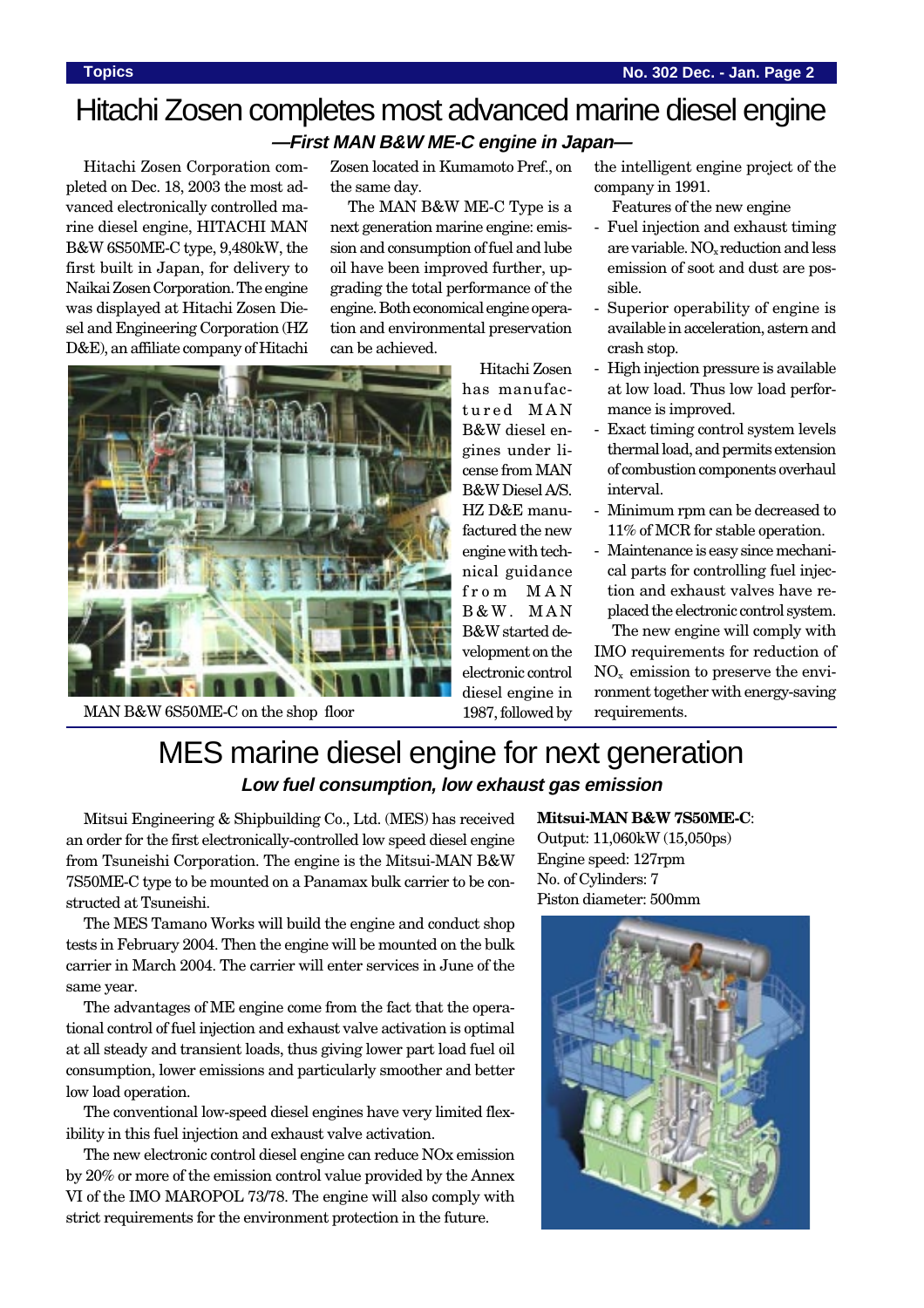# Kawasaki's first three electronically-controled diesels to be installed on PCCs

Kawasaki Heavy Industries, Ltd. (Kawasaki) has started production of three electronically controlled diesel engines, which have newly been developed by MAN B&W. These engines will be installed on car carriers with a capacity of 5,000 cars that will be built by Kawasaki Shipbuilding Corporation at Nantong COSCO KHI Ship Engineering Co., Ltd. of China and will be delivered to Kawasaki Kisen Kaisha, Ltd.

This new electronically controlled diesel engine has been developed based on the MAN B&W MC model, which is highly reliable and one of the best selling large marine diesel engines. This engine enables operation at lower fuel oil and cylinder lube oil consumption. Engine operation is stable even at a very low speed, and thus ship maneuverability has been improved. As a whole, the engine is environmentally friendly.

The exhaust valve (opening and closing) and fuel injection, which had



previously been regulated by driving mechanisms based on chain and cam shaft rotation, are controlled by high speed magnetic valves via high pressure hydraulic oil. Optimal operation control can be achieved by adjusting the timing of the exhaust valve opening and closing and the fuel injection in order to reduce fuel oil consumption,  $NO<sub>x</sub>$  emission, etc. The electronically controlled system is applied also to the cylinder lube oil system and engine starting-up system.

Moreover, the electronically controlled system has been highly evaluated as an effective measure for environmental protection since it is useful to reduce  $NO<sub>x</sub>$ , dust and soot in the exhaust gas.

Kawasaki has a long relationship with MAN B&W. Kawasaki concluded a license agreement with MAN for the MAN diesel engine in 1929, and renewed the agreement with MAN B&W in 1981 when MAN and B&W merged. Kawasaki has built many MAN B&W diesel engines for marine and land use.

Specifications of electronically controlled diesel engines

Model: Kawasaki-MAN B&W 7S60ME-C

Output: 12,500kW Engine speed: 99rpm Cylinder diameter: 600mm

# MES completes bulk carrier, Maroudio

Mitsui Engineering & Shipbuilding Co., Ltd. (MES) has completed the 56,000DWT bulk carrier, *Maroudio* (HN: 1573), for Appleton Shipping Ltd. of Liberia at the Tamano Works.

The vessel is the third of the 56,000DWT type bulk carrier series developed by MES as the successor to the 50,000DWT type series. The design has a larger capacity compared with the conventional Handymax bulk carrier. The cargo capacity is about 70,800m3 .

Five cargo holds and four deck cranes are provided, and the hatch covers are larger for efficient cargo handling. The main engine is the lightweight/compact/high output type, Mitsui-MAN B&W 6S50MCC diesel.

| Principal particulars |         |
|-----------------------|---------|
| Length $(0.a.)$ :     | 189.99m |
| Length $(b.p.):$      | 182.00m |
| Breadth (mld.):       | 32.26m  |
|                       |         |

Depth (mld.): 17.90m Draft (mld.): 12.55m GT: 31,269t DWT: 56,020mt Main engine: Mitsui-MAN B&W 6S50MCC diesel x 1 unit

MCR: 9,480KW x 127.0rpm Speed, service: 14.5kt Complement: 24 Classification: LR Completion: Oct. 23, 2003

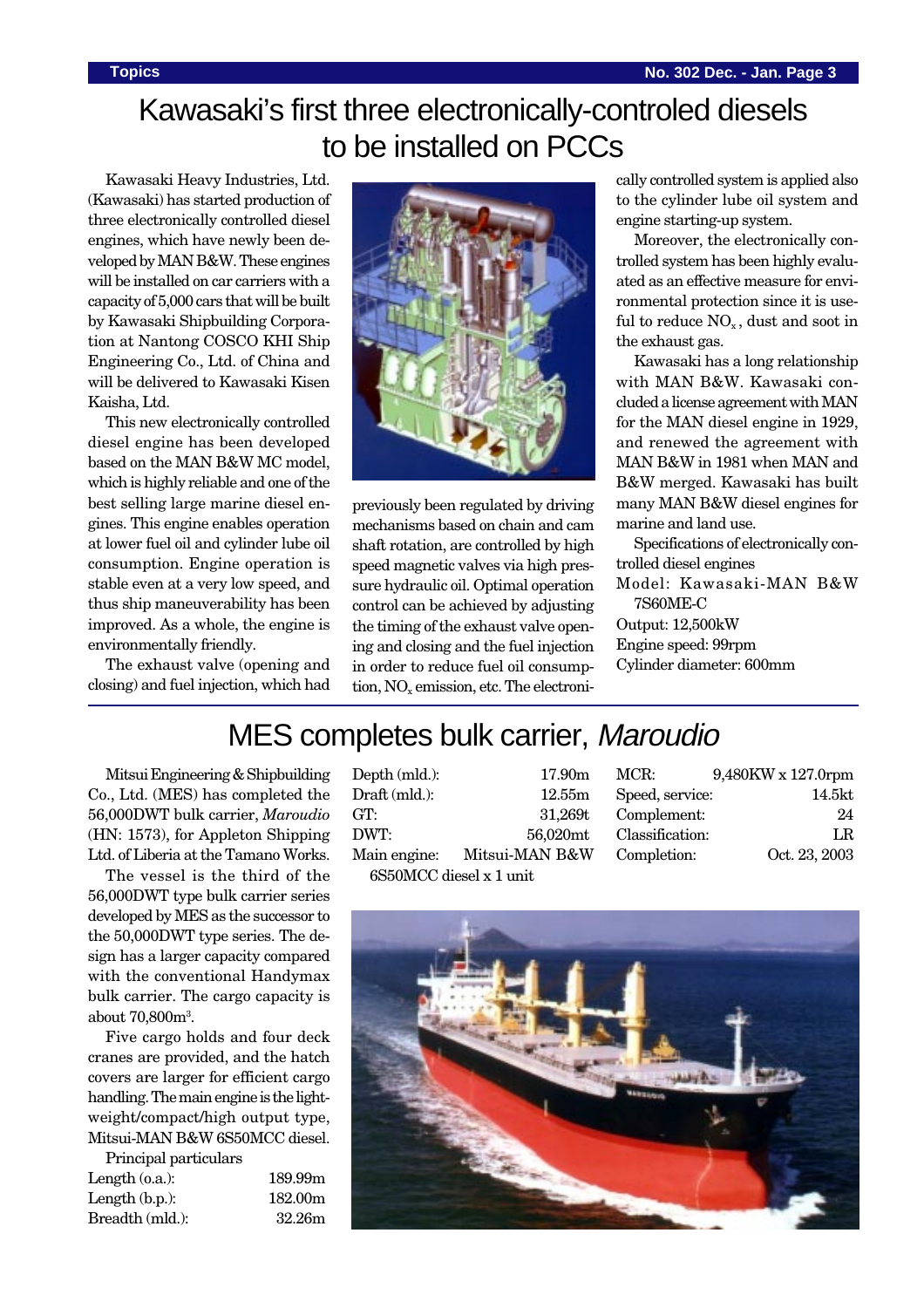### **Topics No. 302 Dec. - Jan. Page 4**

# MHI completes 137,006m<sup>3</sup> Moss type LNG carrier Pacific Notus

Mitsubishi Heavy Industries, Ltd. (MHI) completed construction of the *Pacific Notus* (HN: 2176), a Moss type LNG carrier with a tank capacity of 137,006m3, and delivered the vessel to Pacific LNG Shipping Limited at the Nagasaki Shipyard & Machinery Works on Sept. 30, 2003.

The ship is designed to be compatible with Japanese, Korea and Taiwan unloading terminals as well as Australian, South East and Middle East loading terminals.

Main features are as follows.

- A stern tunnel fin is adopted in order to improve propulsive performance, and high propulsive performance and good maneuverability with less vibration are achieved by the refined hull form and optimum design of the propeller.
- No peak ballast tanks and only aft fuel oil tanks are arranged for less maintenance, and also double side fuel oil tanks are adopted for the purpose of environmental protection.
- Design fatigue life of 40 years based on North Atlantic wave data is applied for essential areas of hull structure and cargo tanks.
- Distributed control system is provided to carry out the monitoring and



cargo handling from the centralized control room. Automatic ballast exchange system is applied for efficient and less operation work for periodical ballast exchange at sea.

Helicopter deck is adopted above the aft mooring deck for pilot boarding in Australian terminals. Principal particulars of the *Pacific*

*Notus*

Length (o.a.): 293.55m (including he

|                      | licopter deck)      |
|----------------------|---------------------|
| Length $(b.p.):$     | 276.0m              |
| Breadth:             | 46.0m               |
| Depth:               | 25.5m               |
| Design draft:        | 11.0 <sub>m</sub>   |
| Gross tonnage:       | 111,553             |
| Cargo tank capacity: | $137,006m^3$        |
| Main engine:         | Mitsubishi Marine   |
| Steam Turbine MS32-2 |                     |
| Output:              | $21,320$ kW x 81rpm |
| Service speed:       | 19.2 <sub>kt</sub>  |
| Classification:      |                     |

# MES completes 1st new type Aframax tanker, Mare Salernum

Mitsui Engineering & Shipbuilding Co., Ltd. (MES) delivered the 110,000DWT double hull tanker, *Mare Salernum* (HN: 1567), to Fratelli d'Amico Armatori S.p.A. of Italy at its Tamano Works on Oct. 15, 2003. The vessel is the first Aframax tanker using a newly developed design with 42m beam, and has a total cargo hold capacity of 128,000m3 and deadweight of 110,500 tons.

The latest bulbous bow and stern shape are employed for greatly improved propulsion performance as an Aframax tanker.

The vessel can load three types of oils simultaneously. Three cargo oil pumps with an automatic loading system are provided for efficient cargo handling. Two ballast pumps efficiently achieve ballast water handling. For ship safety, the vessel has ob-

tained the RINA's Notation COVENT, ensuring ventilation in the ballast tanks in case of accidental oil leakage.

Adoption of two global positioning systems (GPS) ensures safe ship operation based on the satellite navigation method. The electronic chart display and information system (ECDIS), automatic ship identification system (AIS), and voyage data recorder (VDR) for navigation are also installed for safe navigation.

Principal particulars

| Length $(0.a.)$ :    | 245.50m                |
|----------------------|------------------------|
| Length $(b.p.):$     | 234.00m                |
| Breadth (mld.):      | 42.00m                 |
| Depth (mld.):        | 21.50m                 |
| Draft (mld.):        | 14.95m                 |
| GT:                  | 59,700t                |
| DWT:                 | 110,500t               |
| Cargo tank capacity: | $128,000m^3$           |
|                      | $(100\%)$              |
| Main engine:         | Mitsui-MAN B&W         |
|                      | 7S60MC diesel x 1 unit |
| MCR:                 | 14,280kW x 105rpm      |
| Speed, service:      | 14.9kt                 |
| Complement:          | 30                     |
| Classification:      | RINA/LR                |
|                      |                        |

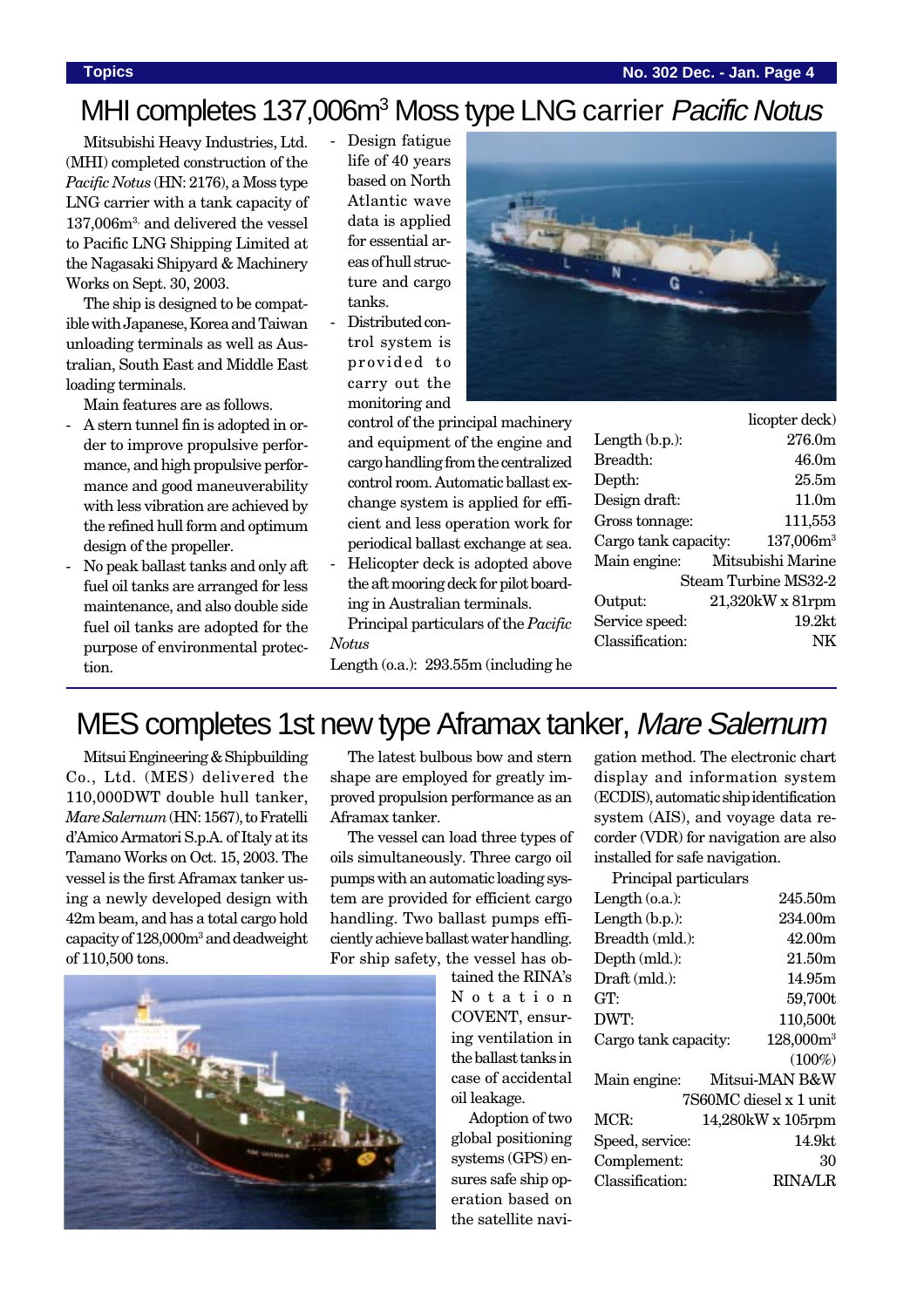### **Industry News in Brief No. 302 Dec. - Jan. Page 5**

## SHI-ME delivers 105,000MTDW D/H product tanker to Unique Shipping

Sumitomo Heavy Industries Marine & Engineering Co., Ltd. (SHI-ME) delivered a 105,000MTDW double-hull Aframax clean product carrier, *Unique Privilege*, to Unique Shipping (H. K.) Limited, at the SHI-ME Yokosuka Shipyard on Nov. 4, 2003.

The vessel is designed to carry clean petroleum products such as naphtha, jet fuel, gasoline, diesel oil, fuel oil and gas oil.

The hull form is optimized to achieve high propulsive efficiency and is designed with highly reliable structures. The Sumitomo Stern System (SILD, NBS propeller and HLES Rudder) saves fuel consumption and improves maneuverability.

Cargo oil tanks and piping systems are arranged in triple-segregation groups for flexible cargo handling, and the cargo oil tank painting system and materials are designed for carrying clean product oil and crude oil. Water ballast tanks are also coated with modified epoxy coating with backup anodes for easy maintenance and inspection.

The vapor emission control system (VECS) is installed, complying with the US Coast Guard requirements to prevent air pollution during cargo

handling. For ship safety, a fixed flammable gas detection system is provided in water ballast tanks adjacent to cargo oil tanks.

Principal particulars  $L$  (o.a.)  $x L$  (b.p.)

x B x D x d: 239.00m x 229.00m x 42.00m x 21.30m x 12.19m DWT/GT: 105,400t/56,285t Loading capacity: 122,330m3 Main engine: DU-Sulzer 6RTA58T diesel x 1 unit Speed, service: 15.2kt at 12.19 draft Complement: 33 Classification: NK Completion: Nov. 4, 2003



# Sanoyas completes 3rd Aframax tanker Fucsia

Sanoyas Hishino Meisho Corp. has completed the Aframax crude oil carrier (115,000DWT), *Fucsia* (HN: 1209), for San Mark Shipping Corp. at the Mizushima Works and Shipyard.

The beam of the carrier is 44m, 2m wider than the predecessor, and the shallow draught is employed. Moreover, the deadweight tonnage and cargo tank capacity are maximized and improved propulsion efficiency achieves less fuel consumption.

Six pairs of cargo oil tanks and two slop tanks are arranged along the centerline. The living quarters and engine room are located in the aft section. Double hull structure is adopted for the ship sides and bottom at the cargo tank section, and ballast tanks are provided between the inner and outer shells. Mild steel is positively adopted for the hull structure to increase reliability against corrosion damage.

The cargo oil handling system consists of three cargo oil pumps and three independent cargo oil pipes, permitting handling of three types of

cargo oils simultaneously.

 Smooth and easy cargo oil handling operation is remotely controlled at the cargo control room. Precision electric liquid level meters are installed for cargo oil tanks.

Principal particulars

- $L$  (o.a.) x  $L$  (b.p.) x  $B$  x  $D$  x d: 249.00m x 238.00m x 44.00m x 21.20m x 14.825m
- DWT/GT: 115,482mt/61.991t
- Cargo tank capacity: 131,617m3
- Main engine: MAN B&W 6S60MC-C diesel x 1 unit

MCR: 18,420ps

- Speed, service: about 14.7kt
- Classification: ABS
- Complement: 28

## **JSEA opens website**

Japan Ship Exporters' Association (JSEA) welcomes readers to our website that has just opened. Website: http:// www.jsea.or.jp/